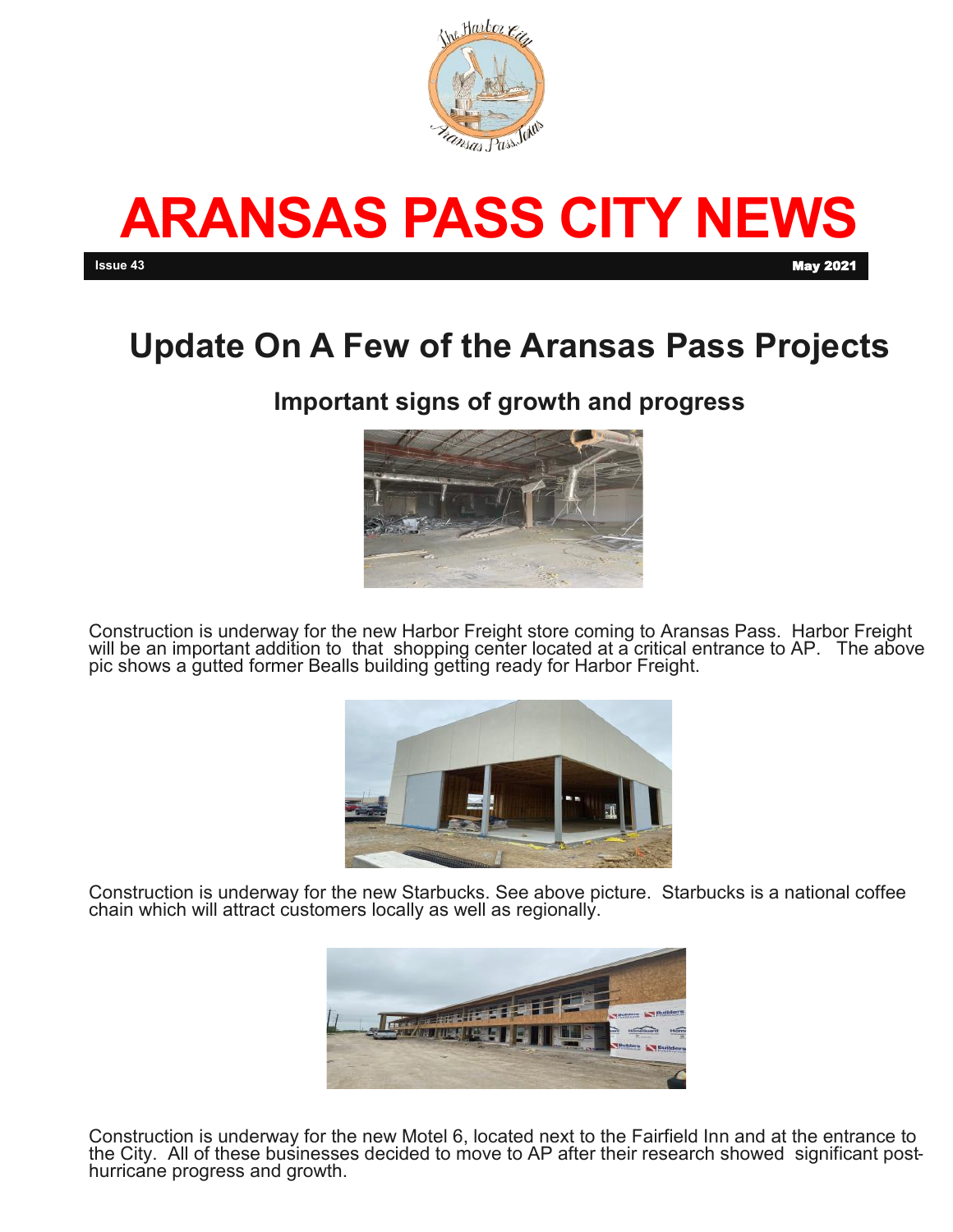

## **Newberry Park Is Renovated With More To Come**

Thanks to many citizen suggestions, hard work by the Keep Aransas Pass Beautiful Organization, hard work by the Public Works Department and some good ideas from the Finance Department, Newberry Park, located on Harrison Blvd., a very high traffic road, is renovated. See picture above. Plans are underway for a border fence around the park. This newest City facility has been a long-timea-comin'. Planning began in May and June of last year with the beginning of the FY2021 Budget talks and was strongly supported by the Mayor and Council. .

Above Photo Courtesy of Jeff Martin

### **American Rescue Act of 2021**

Aransas Pass should financially benefit from this unexpected Federal grant. On March 11th, President Biden signed the American Rescue Plan Act of 2021 into law. The \$1.9 trillion package is intended to combat the Covid 19 Pandemic, including the public health and economic impacts. Funding from the American Rescue Plan Act of 2021 is expected to be paid to cities and counties in two installments. The first will be within 60 days after March 11th, 2021. The remaining 50% within the following 12 months. This grant specifically identifies water and sewer projects as approved uses of these funds. At this point, Aransas Pass plans to use at least a portion of these funds for that purpose. Details are being worked out. Your City Council has approved going out to bid for the necessary administrative and engineering planning associated with this grant. The Texas General Land Office will assist with the grant distribution.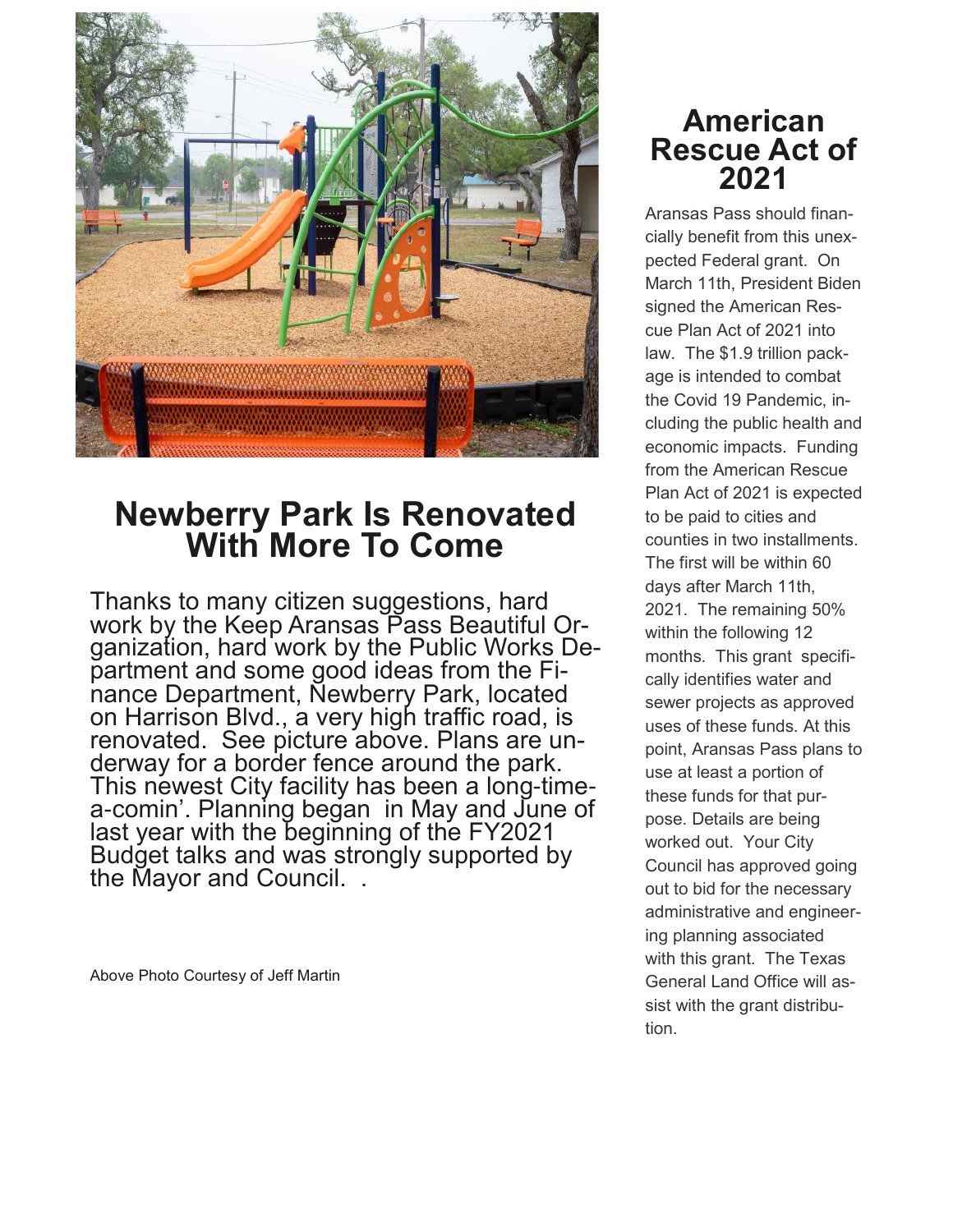Two Very Deserving Volunteers



Army veteran Fred Mittelsted volunteered to get his lifeguard certificate in order to help the aquatic center when lifeguards were unavailable. Retired RN and Teacher Ginger Mittelsted presented the aquatic center with painted coastal themed murals under the kiddy slide.

**Contact Us: Aransas Pass City News Is Published by the City of Aransas Pass Call 361- 758-5301 to subscribe or unsubscribe**

#### **YOUR CITY COUNCIL**

**1. Mayor Ram Gomez; 2. Mayor Pro-Tem Jan Moore; 3. Place 1 Carrie Scruggs; Place 2 Jason Knight; Place 4 Vicki Abrego**



## **FEMA MEETINGS CONCLUDE**

It happened quietly, but it was an historic moment for Aransas Pass. The weekly post-hurricane meetings between the City and FEMA beginning in 2017, are no more. They have ended. Above is a picture from the once bustling meetings taken in early 2019. The purpose of the meetings was to review all of the then current hurricane Harvey recovery and repair projects and FEMA's funding of that work. The water tower came out of these meetings. So did all the hurricane debris removal. Repairs to City Hall, the civic center; roads damaged by debris trucks; the aquatic center repairs. The list goes on. Many millions of dollars in repair and recovery money were injected into the City of Aransas Pass from these meetings and the oversight by the Mayor and Council, Finance Director and City Manager. It was because of these meetings and all the participants that Aransas Pass came out stronger after the Hurricane than before the hurricane. The only expensive project left is repairs to the Conn Brown bulkhead. That work is underway. Ironically, the room in which these historic meetings were held, was the same room which served as a post-hurricane emergency operations center. When that work ended, the FEMA meetings took over.